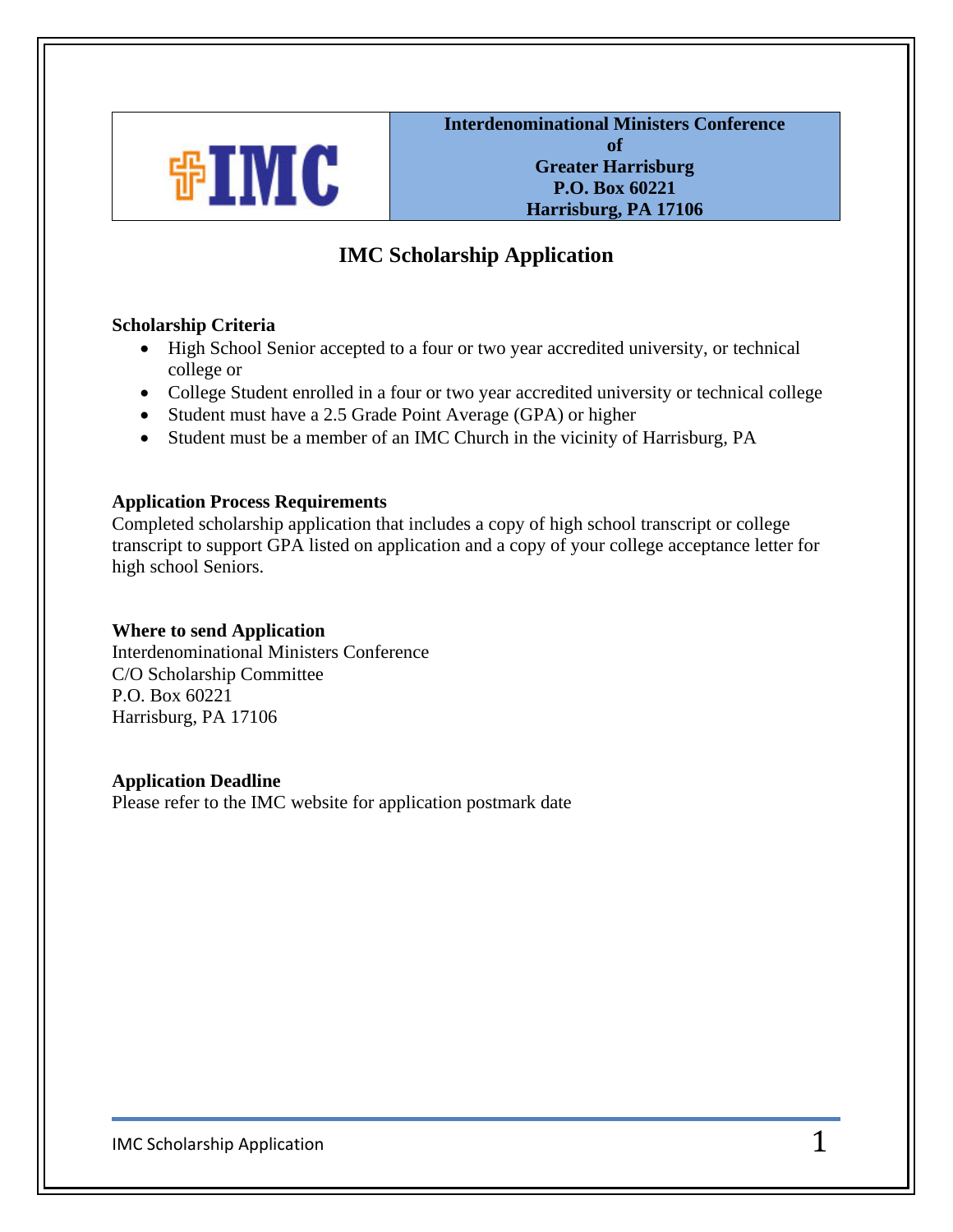|                                     | <b>IMC Scholarship Application</b>               |        |  |  |  |
|-------------------------------------|--------------------------------------------------|--------|--|--|--|
| <b>Part I: Personal Data</b>        |                                                  |        |  |  |  |
|                                     |                                                  |        |  |  |  |
|                                     |                                                  |        |  |  |  |
|                                     |                                                  |        |  |  |  |
|                                     |                                                  |        |  |  |  |
|                                     |                                                  |        |  |  |  |
|                                     |                                                  |        |  |  |  |
| <b>Part II: Educational Data</b>    |                                                  |        |  |  |  |
| Check whichever applies:            | High School Senior or College Sophomore Junior   | Senior |  |  |  |
|                                     |                                                  |        |  |  |  |
|                                     |                                                  |        |  |  |  |
| <b>PART III: Church Involvement</b> |                                                  |        |  |  |  |
|                                     |                                                  |        |  |  |  |
| <b>Church Activities</b>            | <b>Office Held</b><br>and the state of the state | Year   |  |  |  |
|                                     |                                                  |        |  |  |  |
|                                     |                                                  |        |  |  |  |
| <b>Part IV: Honors/Awards</b>       |                                                  |        |  |  |  |
|                                     |                                                  |        |  |  |  |
|                                     |                                                  |        |  |  |  |
|                                     |                                                  |        |  |  |  |
|                                     |                                                  |        |  |  |  |
|                                     |                                                  |        |  |  |  |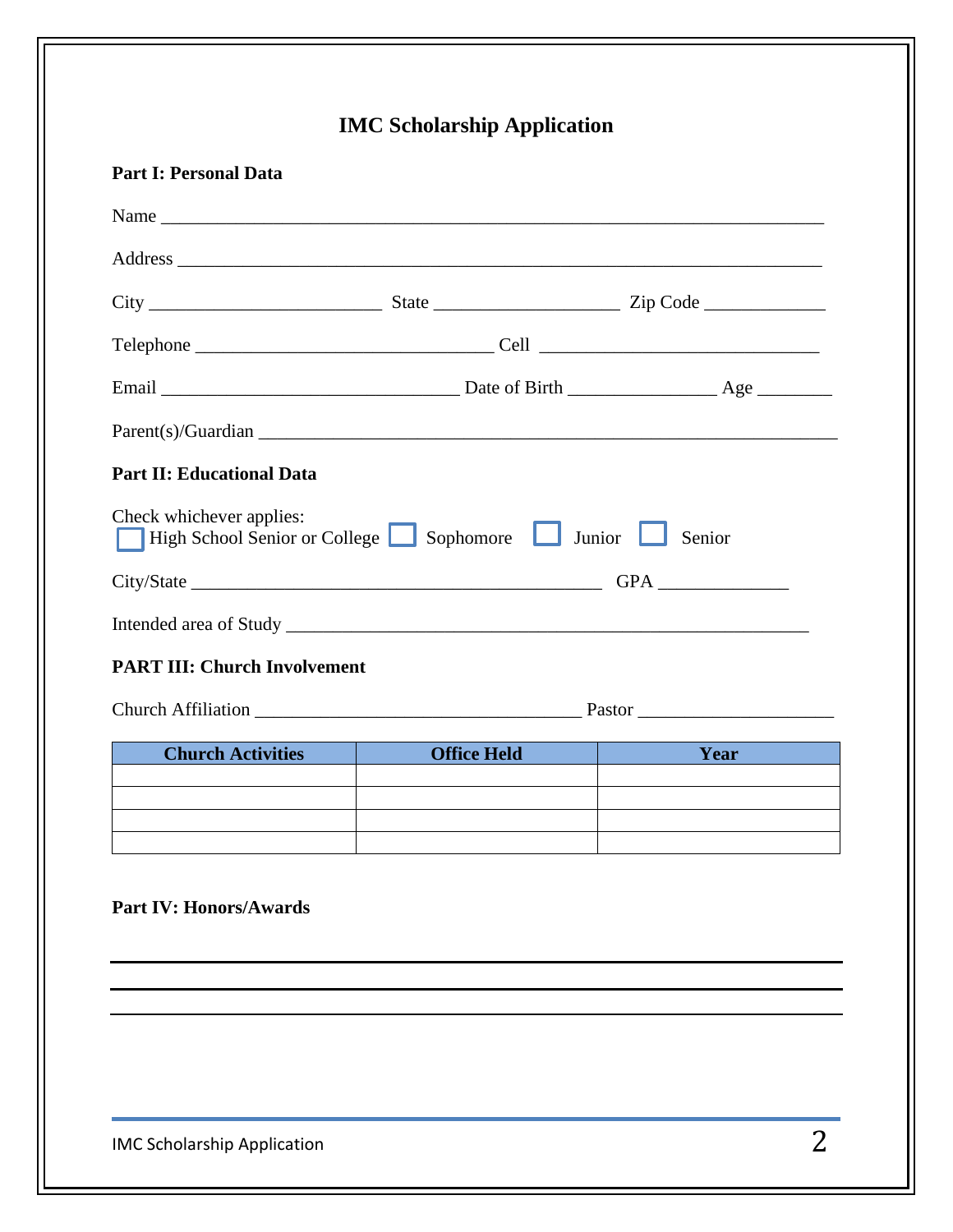**Part VI: Extracurricular Activities: (High School or College)**

**Community Service**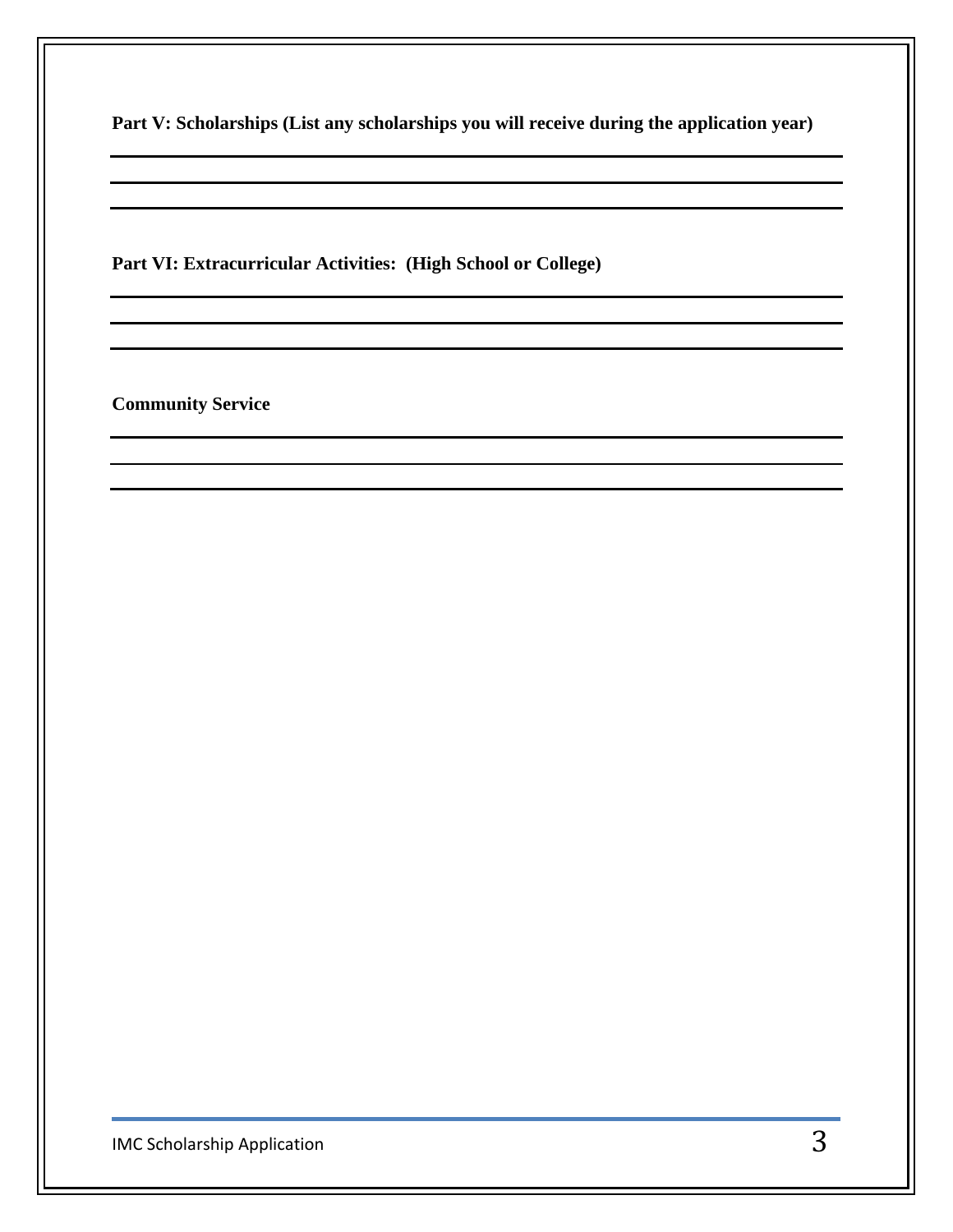**Part VIII: Essay**

**Please write or type a brief essay describing your relationship with God, your Church experience and what can the Church do for our Youth of today.**

*I hereby certify that all information provided in this application is true to the best of my knowledge and understand that any information found to be inaccurate or false will result in disqualification.*

|                                    |                          | Date: $\qquad \qquad$ |
|------------------------------------|--------------------------|-----------------------|
|                                    | <b>OFFICIAL USE ONLY</b> |                       |
|                                    |                          | Date: $\qquad \qquad$ |
| <b>IMC Scholarship Application</b> |                          |                       |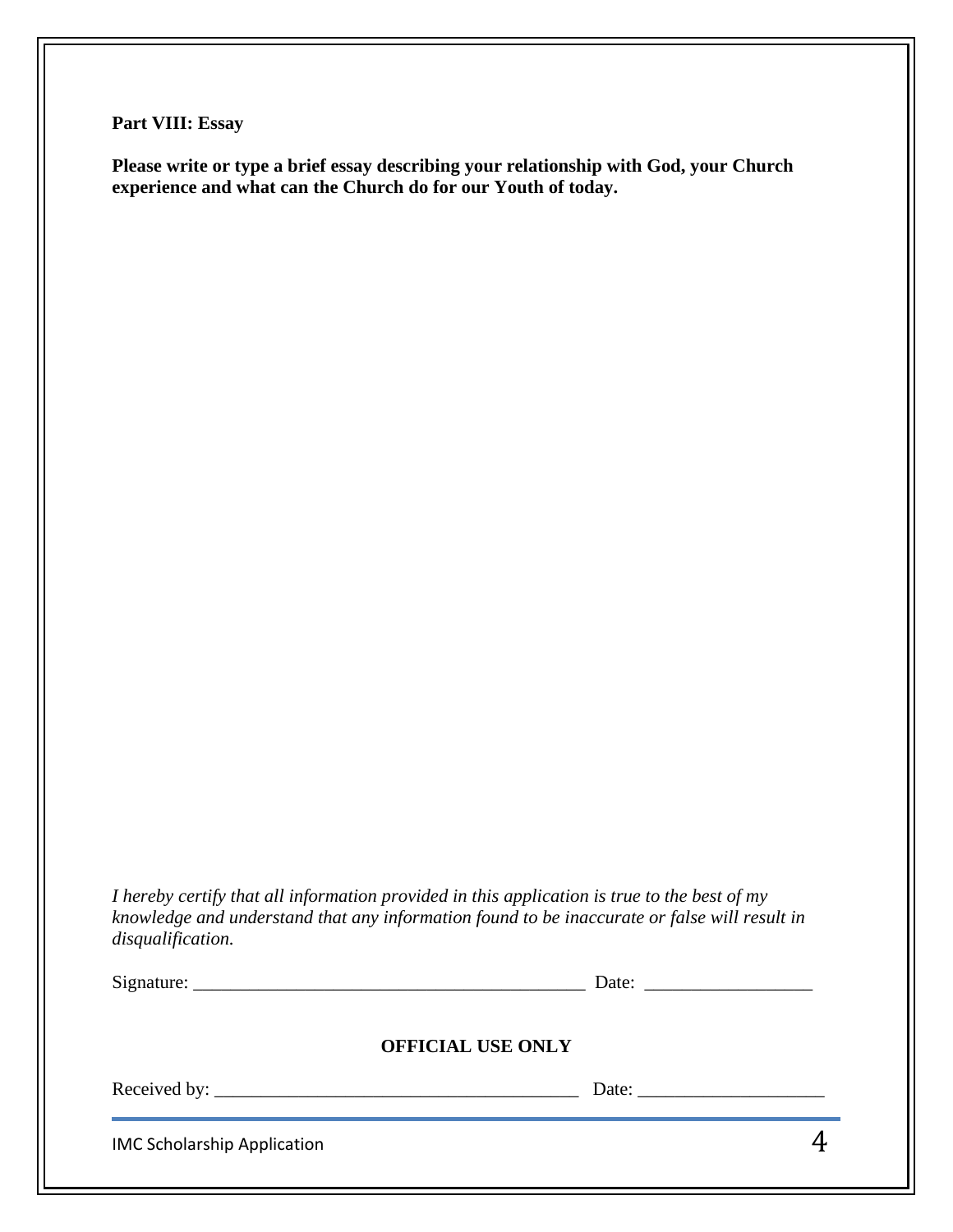#### **Pastor Letter of Recommendation**

Using this sheet, the Scholarship Committee appreciates a brief statement (limit to one page) describing the applicant's strengths, character and his/her deserving of this scholarship. **Please return the completed recommendation to the applicant for submission with the scholarship packet.**

## **Applicant Name: \_\_\_\_\_\_\_\_\_\_\_\_\_\_\_\_\_\_\_\_\_\_\_\_\_\_\_\_\_\_\_\_\_\_\_\_\_\_\_\_\_\_\_\_\_\_\_\_\_\_\_\_\_\_\_\_\_\_\_\_\_\_**

**Pastor's Name: \_\_\_\_\_\_\_\_\_\_\_\_\_\_\_\_\_\_ Address: \_\_\_\_\_\_\_\_\_\_\_\_\_\_\_\_\_\_\_ Phone: \_\_\_\_\_\_\_\_\_\_**